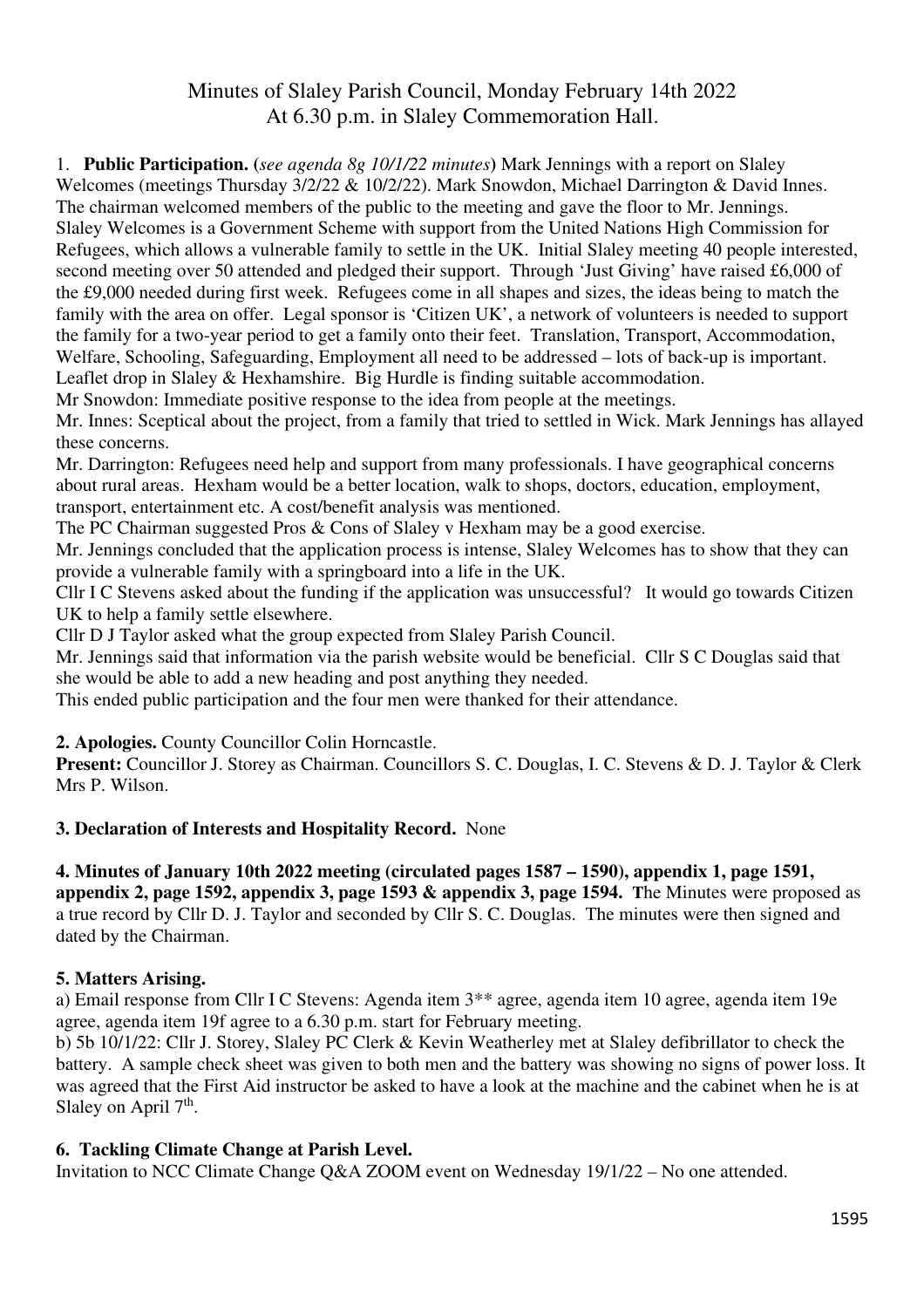# **7. Matters for Discussion with County Councillor**

a) Update Glen Crossroads – Highways Area manager reported that NCC's Legal Team were looking at our concerns together with the Highways Programme Team.

b) Update on reducing village speed to 20 mph. – No update

c) The holly bushes at Hollybush corner cut down by contractors employed by NCC. Clerk asked for an explanation of how this had happened when the bushes are part of our local history and had been well established in 1715. There is a plaque on the roadside explaining their history with the 1715 Jacobite Rebellion. Email sent to Glen Harrison, CC Colin Horncastle, Guy Opperman MP. Local people are annoyed about the damage. Colin Jewitt has offered to help clear the site of the ivy and try to encourage new holly growth from the original root stock, there needs to be substantial ground clearance. An email arrived from Glen Harrison 4 p.m. NCC had no knowledge of the trees' protection or the information plaque. Future management of the trees to be looked into. Cllrs J. Storey, I. C Stevens & S C Douglas volunteered to give support at a working party to try and find new growth from original root stock. PC Clerk to contact highways.

d) Complaint 29/1/22 from family on the Wooley Road that a footpath was blocked by an electric fence. Clerk replied immediately and contacted farmer who said fence had been placed by his shepherd it would be moved away from footpath and signs would be attached at both ends. Family reported 4/2/22 that electric fence had been moved but no signs were attached. Clerk emailed farmer to ask that signs were placed on electric fence and to let the PC know when this happened.

e) Community playground Weekly Inspector not having a DBS certificate – School has stopped the inspections. Letter to be sent to Cllr G. Sanderson, Leader of NCC asking for a copy of the Policy for the Employment of Playground Inspectors. *(see also agenda item 14)* 

**f)** The 30-mph sign at Townfoot, Slaley Village, is turning in strong winds making the 30-mph facing the drivers as they leave, rather than as they enter. This is the fourth time it has happened, Storm Arwen in November, then Malick and Corrie two weeks ago and again last night. Members of the public have been climbing onto the wall and turning the sign the correct way. Clerk thinks something must have worked loose and asked Highways to inspect.

## **8. Correspondence.**

## **Hard copies:**

Clerk & Councils Direct February issue.

Northumberland Citizens Advice letter and poster for volunteer opportunities

## **Email**

a) 11/1/22: RSN Rural Bulletin

- b) 12/1/22: NALC Enews includes petition to allow digital meetings
- c) 14/1/22: NCC Climate Change Programme Team next Q&A event
- d) 18/1/22: RSN Rural Bulletin rural-urban divide pandemic rebuild plans
- e) 18/1/22: NCC Storm Arwen Review Task & Finish Group- Letter & 5-page review
- f) 18/1/22: Queen's Platinum Jubilee Fund, £70,000 allocated PC's can apply
- g) 20/1/22: NALC Enews
- h) 20/1/22: Lesley Tweddell NHS Improving Access Survey
- i) 20/1/22: Forestry Commission Area update: Yorkshire and North East
- j) 25/1/22: RSN Rural bulletin
- k) 25/1/22: Alison Peaden follow up information from Library Briefing
- l) 26/1/22: NALC Member Update includes digital meetings
- m) 27/1/22: Tim Hakim Healthwatch Northumberland
- n) 28/1/22: NALC Enews
- o) 31/1/22:NCC Communications Storm Malik update.
- p) 2/2/22: RSN (special Edition) APPG Rural Health and Care report.
- q) 3/2/22: RSN Funding Digest
- r) 4/2/22: CAN Enews (11-pages) Northumberland's solar powered village halls project
- s) 8/2/22: RSN Rural Bulletin levelling up white paper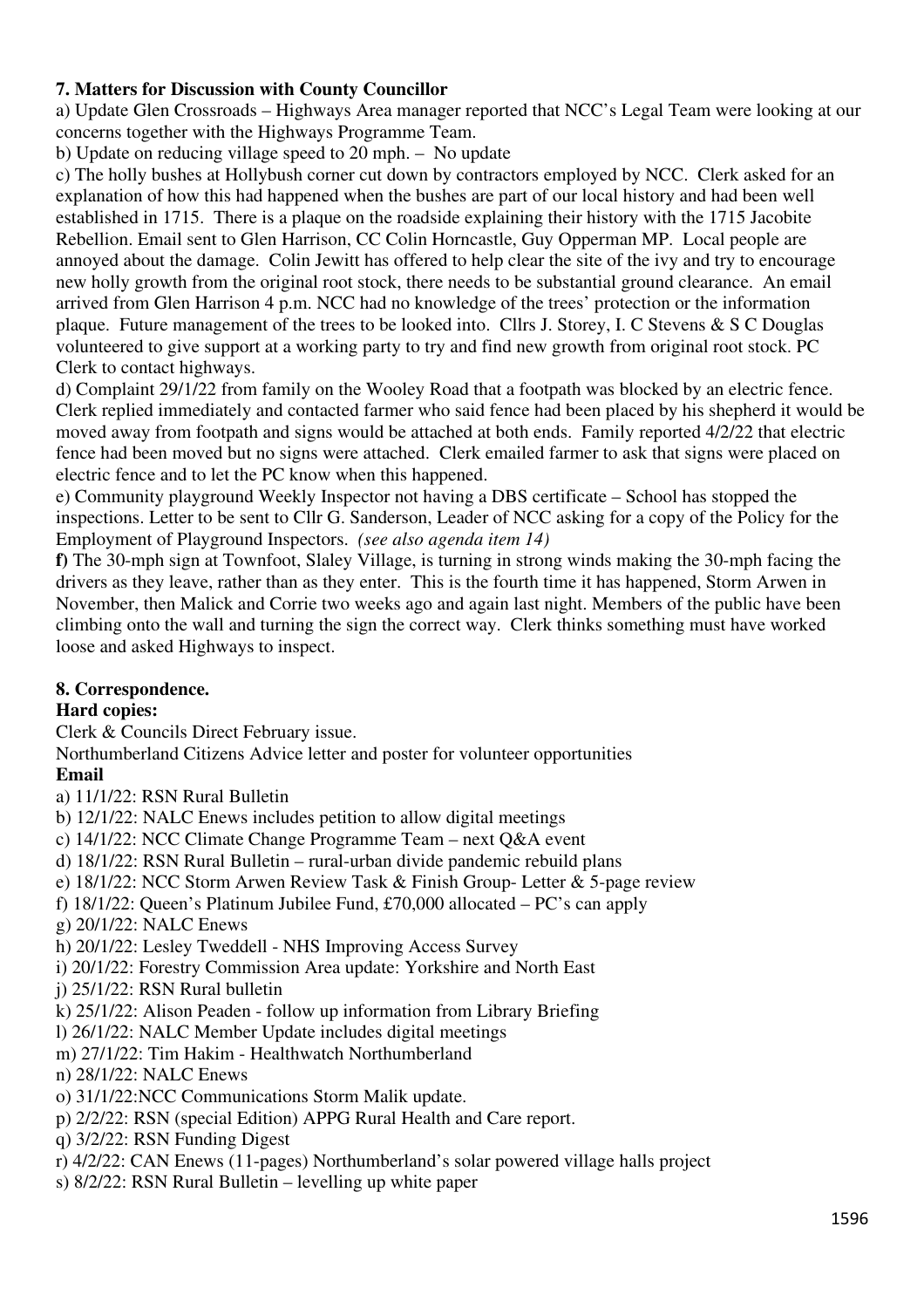t) 8/2/22: Alison Peaden – Northumberland Libraries – Reading for Wellbeing

u) 8/2/22: NHS Northumbria Healthcare update

v) 9/2/22: NALC Enews

w) 10/2/22: Forestry commission Ecological surveys for woodland creation

x) 10/2/22: NCC Climate Change Newsletter February issue

# **9. Financial Report.**

a) January payroll paperwork

b) Invoices received & paid since January meeting

Problem with School payment incorrect account number – payment in/out, in/out and finally paid Wel Medical replacement defib pads £64,26

c) Invoices to be paid

123 Reg £14.39 has to be paid by credit card, attempted to make a bank payment and failed. Melanie Cant paid on our behalf then reimbursement made to Melanie. Melanie suggested we add to the Rocketspark which we can pay by bank transfer. Cllr S C Douglas arranged for the Domain to be transferred to Rocketspark with a £12 one-off payment. This was agreed

# **10. Queen Elizabeth II Platinum Jubilee.**

a) PC Letter emailed to 23 separate parish organisations, on January 24th, asking for any plans they had to celebrate the Platinum Jubilee event. A general request was also printed in February's Slaley News. Letter attached **as appendix 1/140222, page 1600**

Ladycross NR planting an oak tree

Slaley WI would like to see a self- catering event – thought best at school or R&C. Take a parish photograph at a set time. Maybe afternoon tea at Hall. Maybe parish royal scarecrow trail. Slaley R&C think it is a great opportunity for a parish event.

FOSS: Paint 70 stones around the school grounds. Also thought of a Scarecrow Festival.

Church: Flower displays in Church + Local artist to exhibit paintings of flowers and gardens.

It was agreed that a second letter be emailed together with a general article for Slaley News giving a deadline of March 14th. After which time a general group should be established to oversee all the suggestions.

b) NCC allocated £70,000 to non-profit making voluntary groups **anything we want?** 

**c)** Jubilee Mugs samples emailed Central Design Ceramics. Cllr D J Taylor does not like commemorative mugs

d) Jubilee Bench from Fabrications North East. All the Councillors liked the idea of a Jubilee bench (or two) – one at the Commemoration Hall and one elsewhere in the parish.

# **11. New Planning Applications.**

**22/00321/FUL:** Single storey side extension at rear providing utility room. Deneside, Wooley, Hexham. NE46 1TY. Applicant Sophie Betts. **No objections.**

**21/04771/FUL & 21/04772 LBC:** Construction of a garden room, replacement staircase, internal alterations to particians and walls to ensuite bathrooms and kitchen. Repairs to existing windows and installing secondary glazing. Refurbishment of barn to form fitness room, den and utility room. Re-slating the roofs, repairing floors, stalling rooflights and new stairs. Shield Hall, NE46 1TU. Applicant Gary Hall. **Pending** 

**21/03782/FUL:** Conversion of outbuilding to guest accommodation, East Ridley Hall, Strothers Bank Slaley. Applicants Mr & Mrs Paul Spencer. **Pending** 

**21/02682/OUT:** Resubmission: Outline application for development of up to 3 detached dwellings (all matters reserved) Land west of Rose Cottage, Wooley Road, Hexham, Applicant Mr. A. Garvey. **Pending. \* \***checking on line there are some objections to this application

## **Decisions from planning**

**21/02633/FUL:** Proposed extension of existing farmhouse into adjacent barn. Woodnook Hill Farm, U8080. NE47 0BW. **Granted.**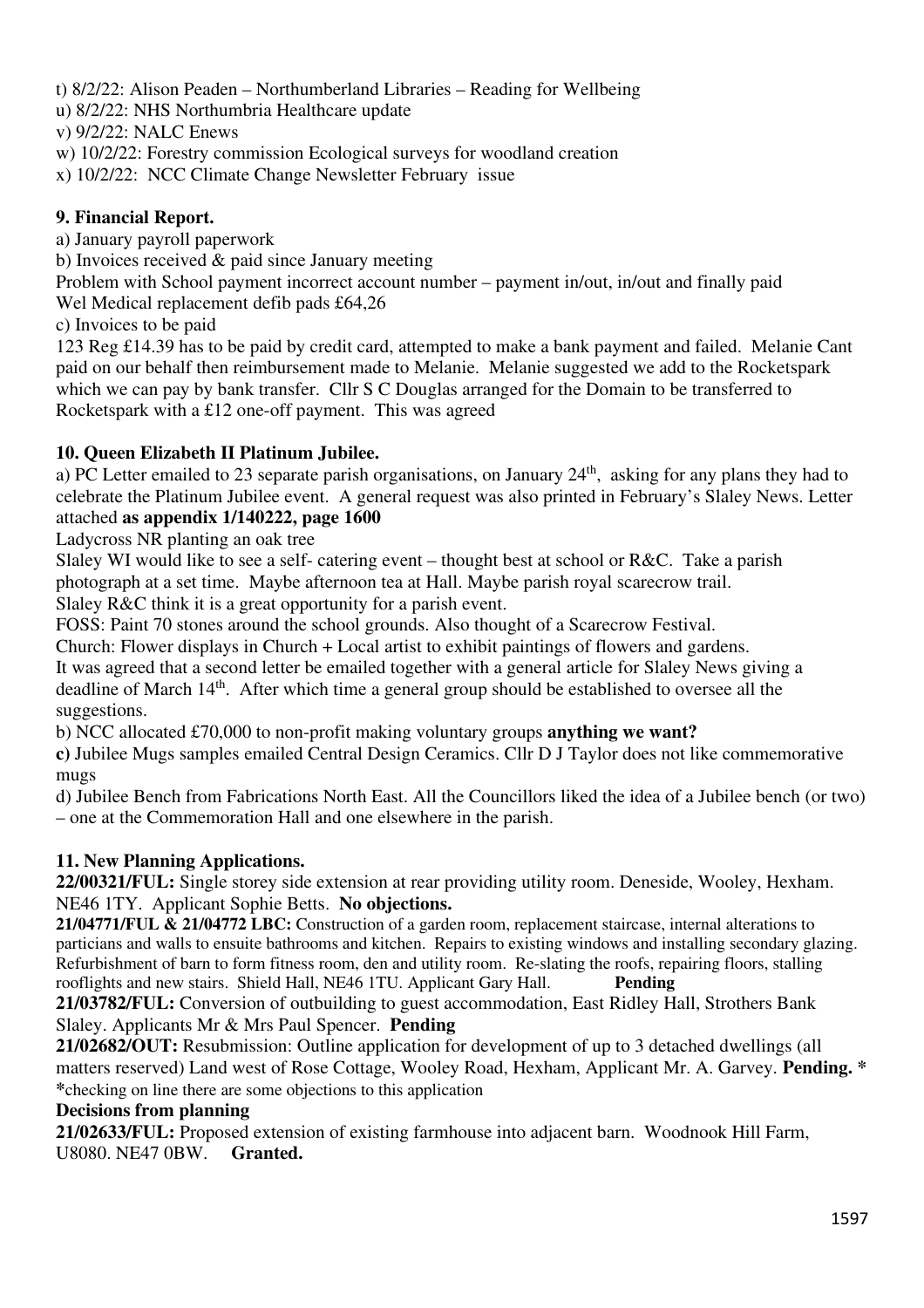**21/03241/FUL:** Extension of existing garage to provide additional workshop space, store and garage with ancillary self-contained residential annexe accommodation above. Wooley Lodge, Wooley, NE46 1TY. Applicant Geoff Jackson. **Refused** 

**21/04867/LBC:** Re-slating the existing roofs, using salvaged natural slates. Shield Hall (although included in the applications below a stand-alone application for re-slating could save planning delays. **Granted** 

# **12. Social Media Report - Cllr I C Stevens & Slaley Web Page Report - Councillor S.C. Douglas.**

Clerk sent an email 5/2/22 after a telephone conversation with the WI treasurer about Slaley PC having a village Facebook allowing other people to post events and news, keeping it free from "nasty" postings and updating as required. Clerk suggested that this should be offered elsewhere as PC was two Councillors down. Clerk explained that the PC web site was very up-to-date - She said no-one looked at web sites anymore people wanted instant news on social media. Cllr J. Storey explained further from the WI point of view. Cllr D J Taylor said she would make contact and explain the PC's Facebook.

## **13. Defibrillator Update– Monthly check list attached as appendix attached as appendix2/140222, page 1601.**

a) The monthly NEAS check list to be completed by Cllr Storey ready for the Clerk to email. The date on the pads in the Defib is November 2023 and date on replacement pads 2024-10. \* The new pads were given to the R&C manager to replace and she was asked to dispose of the February 2022 unused pads in the machine.

c) First Aid Training by NEAS was agreed for Thursday April  $7<sup>th</sup>$  – still vacant places.

#### **14. Update games/play area within school grounds.**

a) Correspondence re Weekly Inspector not having a DBS certificate – School has stopped the inspections. CC Colin Horncastle was asked to look into this – no update. Clerk request to ask to see NCC policy about public playground inspectors' background checks.

b) School roof solar panels damaged during one of the recent storms, panels removed Saturday 12/2/22 and the roof below found to be spongy. Headteacher closed the grounds to the public and asked NCC for an inspection property services. Closure placed on web site and a notice on school gate. No danger to the public reported 14/2/22 after a safety check.

#### **15. Parish Council Vacancies**

Any interest IN THE VACANCIES? Two people have semi expressed an interest to Cllr J. Storey.

#### **16. Neighbourhood Plan**

At the February PC meeting Sir Michael Darrington volunteered to join the group. Cllr S C Douglas confirmed they had the funding to begin and the first meeting was February  $17<sup>th</sup>$ 

## **17. Slaley Parish Plan: Action Plan; Annual Speeding Review.**

In February 2021 Cllr D.J. Taylor reported the training has been suspended for new recruits & Cllr S Carson thought the Townhead speed activate unit was faulty. There has been no further news on training and a replacement camera was put on hold due partly to the 20 mph roll out. Cllr D J Taylor agreed to make contact with a member of Northumbria Police.

## **18. Slaley Commemoration Hall Update by Cllr DJ Taylor.**

Agreed minutes from November 17th 2021 attached as **appendix 3/140222, page 1602.** 

Hall bookings are good as tonight's double booking confirmed. Builders are due to start on second room mid-April, (three weeks later than planned). The hourly rate has been increased by £2 to cover the massive increase in gas and electricity charges. The refurbished paintings are being returned from the Laing Art Gallery on Thursday. Comedy Play on Friday March 4<sup>th</sup> will record the 1900<sup>th</sup> anniversary of Hadrian's Wall